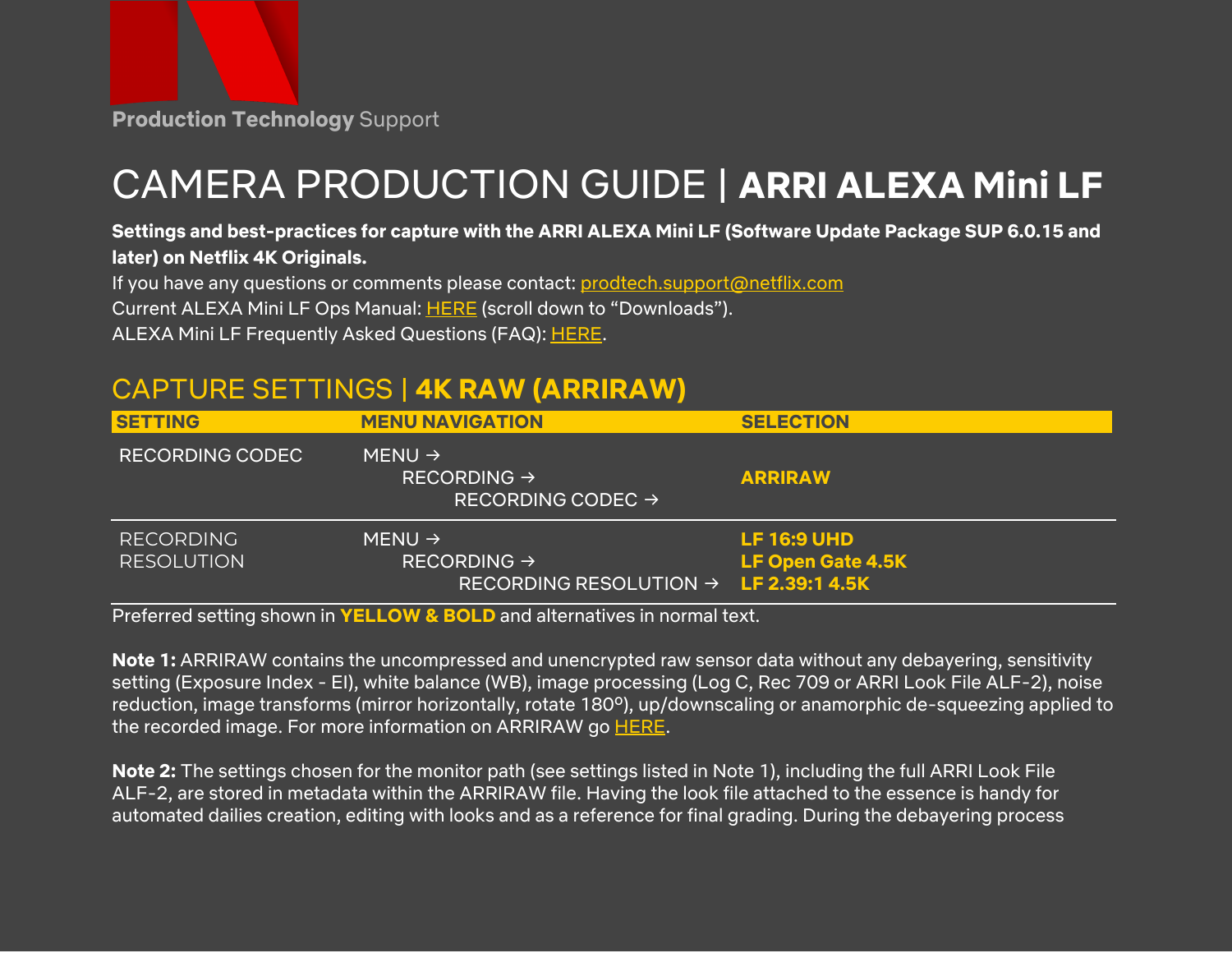

(creating a full color image from ARRIRAW) it is possible to have all these settings automatically applied to the image, or to choose alternate settings manually.

**Note 3:** ARRIRAW images can be viewed and debayered with the free-of-charge ARRIRAW Converter (ARC). The ARC is based on the same ARRI debayering engine that is also used by most third party software for ARRIRAW. The ARC can be downloaded [HERE](https://www.arri.com/en/learn-help/learn-help-camera-system/tools/arriraw-converter).

**Note 4:** The SMPTE Registered Disclosure Documents RDD 30 and 31, which contain the ARRIRAW image specifications, will be updated to include the ALEXA Mini LF's MXF/ARRIRAW in addition to the traditional ARRIRAW (.ari).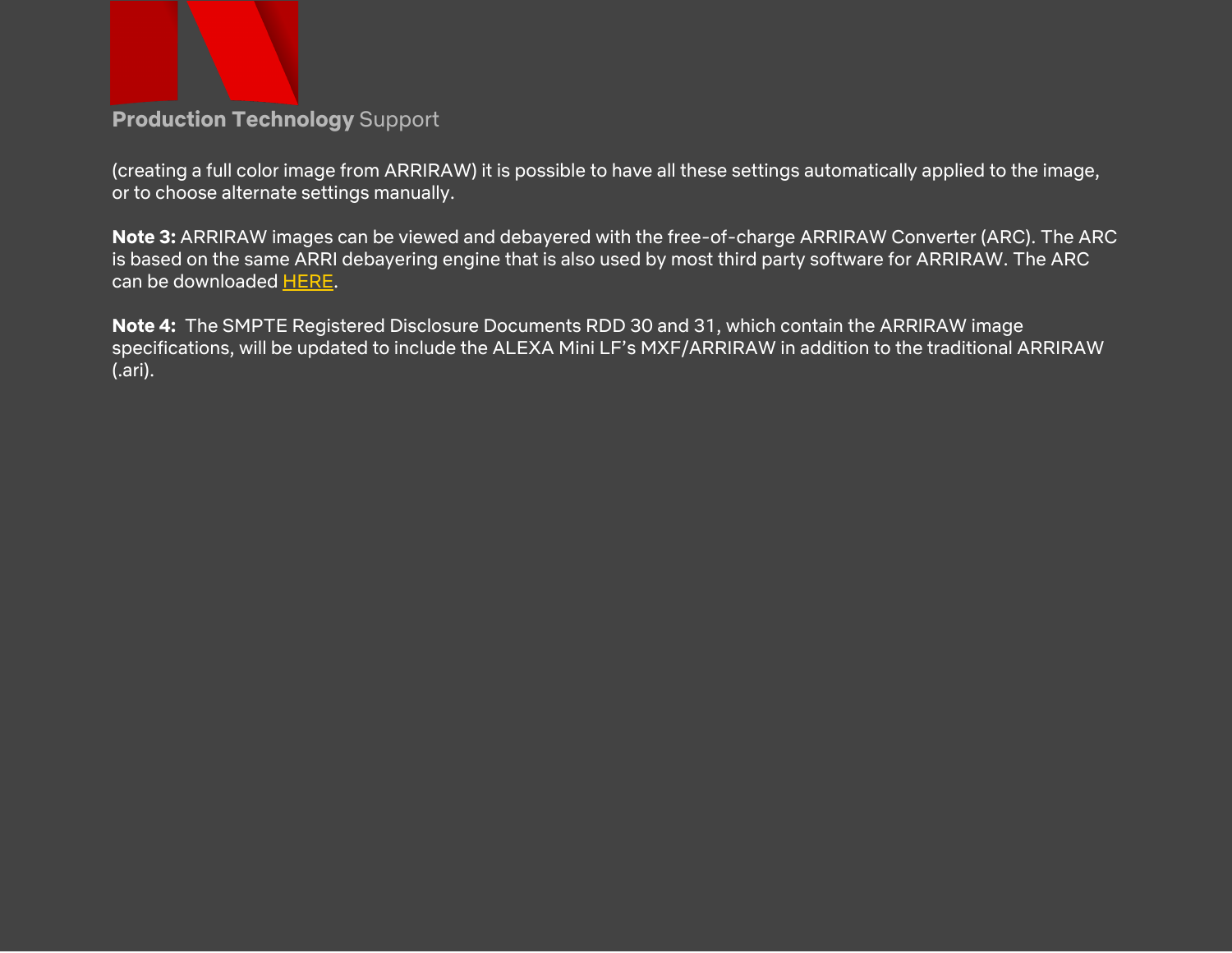## CAMERA PRODUCTION GUIDE | **ARRI ALEXA Mini LF** CAPTURE SETTINGS | **4K COMPRESSED**

| <b>SETTING</b>                        | <b>MENU</b>                                                                                        | <b>SELECTION</b>                                                        |
|---------------------------------------|----------------------------------------------------------------------------------------------------|-------------------------------------------------------------------------|
| <b>RECORDING CODEC</b>                | MENU $\rightarrow$<br>RECORDING $\rightarrow$<br>RECORDING CODEC $\rightarrow$                     | <b>Apple ProRes 4444 XQ</b><br>Apple ProRes 4444<br>Apple ProRes 422 HQ |
| <b>RECORDING</b><br><b>RESOLUTION</b> | MENU $\rightarrow$<br>RECORDING $\rightarrow$<br>RECORDING RESOLUTION $\rightarrow$ LF 2.39:1 4.5K | <b>LF 16:9 UHD</b><br><b>LF Open Gate 4.5K</b>                          |

Preferred setting shown in **YELLOW & BOLD** and alternatives in normal text.

**Note 1:** Apple ProRes is a compressed full color image format that has debayering, sensitivity (Exposure Index - EI), white balance (WB), image processing (Log C), noise reduction (if turned on), image rotation (if chosen) and up/downscaling (if chosen) permanently applied to the image. For more information on Apple ProRes go **[HERE](https://www.arri.com/en/learn-help/learn-help-camera-system/camera-workflow/pores)**.

**Note 2:** The ALEXA Mini LF can only record Apple ProRes with Log C image processing. It is not possible to record an image with a look baked-in. However, the settings chosen for the monitor path, including the full ARRI Look File ALF-2, are stored in metadata within the recorded Apple ProRes file. Having the look file attached to the essence is handy for automated dailies creation, editing with looks and as a reference for final grading.

**Note 3:** Noise Reduction is off by default and can be turned on in MENU > SYSTEM > SENSOR > NOISE REDUCTION. Netflix prefers to not use noise reduction in-camera, since more sophisticated algorithms can be used in post.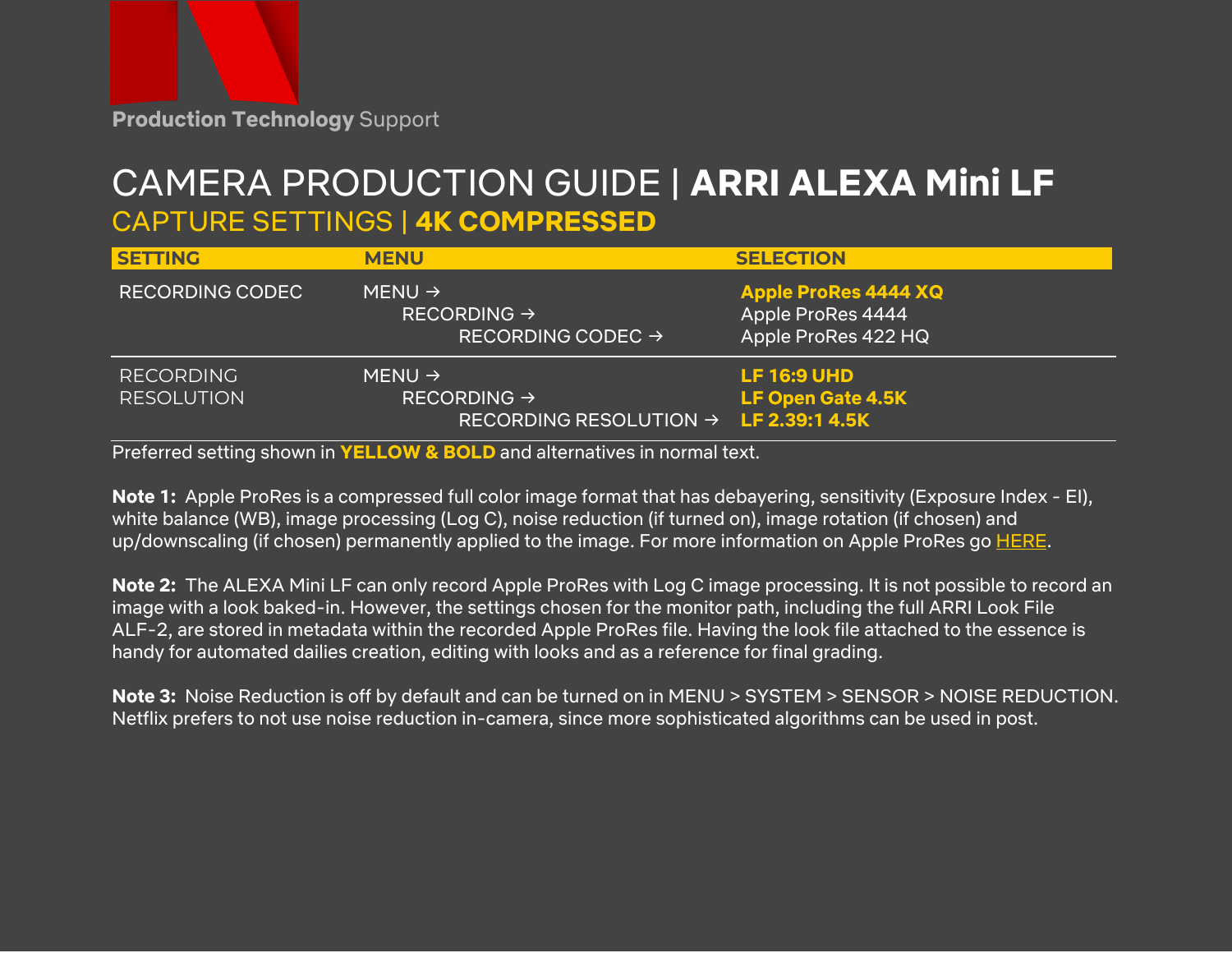

# CAMERA PRODUCTION GUIDE | **ARRI ALEXA Mini LF**

### HIGH SPEED | **4K RAW (ARRIRAW)**

| <b>INTERNAL RAW RECORDER</b> | <b>MAX FPS</b>                 | <b>MAX RESOLUTION</b>                                                                                                                                                        |
|------------------------------|--------------------------------|------------------------------------------------------------------------------------------------------------------------------------------------------------------------------|
| Internal                     | 60 fps<br>$60$ fps<br>$40$ fps | <b>Recording Resolution LF 2.39:1 4.5K (4448 x 1856)</b><br>Recording Resolution LF 16:9 UHD (3840 x 2160)<br><b>Recording Resolution LF Open Gate 4.5K [4448 x</b><br>3096) |

## HIGH SPEED | **4K COMPRESSED (Apple ProRes)**

| <b>INTERNAL RECORDER</b> | <b>MAX FPS</b>             | <b>MAX RESOLUTION</b>                                                                                                                                                         |
|--------------------------|----------------------------|-------------------------------------------------------------------------------------------------------------------------------------------------------------------------------|
| All Apple ProRes flavors | 60 fps<br>60 fps<br>40 fps | <b>Recording Resolution LF 2.39:1 4.5K (4448 x 1856)</b><br>Recording Resolution LF 16:9 UHD (3840 x 2160)<br><b>Recording Resolution LF Open Gate 4.5K (4448 x)</b><br>3096) |

Preferred setting shown in **YELLOW & BOLD** and alternatives in normal text.

**Note:** If you need higher speeds, please use the ALEXA LF, which can run up to 150 fps in the LF 2.39:1 ARRIRAW recording format.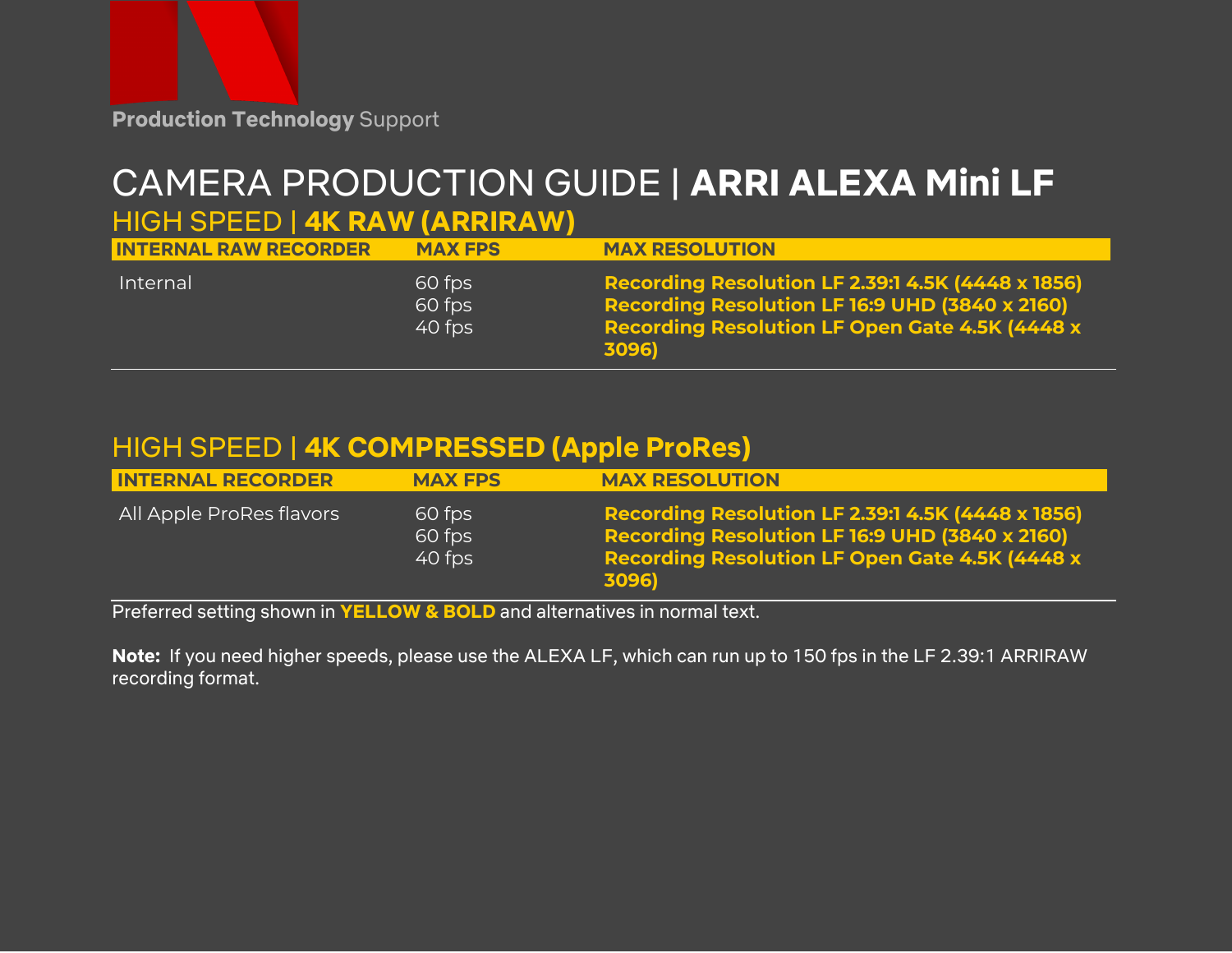## CAMERA PRODUCTION GUIDE | **ARRI ALEXA Mini LF** OPTIMIZING PERFORMANCE | **MAINTENANCE PROCEDURES**

#### **Online Tools and Applications**

A number of useful ARRI tools, including the Frame Line & Lens Illumination Tool, Camera Simulators, Formats & Data Rate Calculator, ARRIRAW Converter, ARRI Color Tool and ARRI Meta Extract are available in the [TOOLS](https://www.arri.com/en/learn-help/learn-help-camera-system/tools) & APPS section of the ARRI website.

#### **Lens Coverage - General**

While the sensor areas of the LF Open Gate and LF 2.39:1 recording resolutions require a full frame lens (or a Super 35 lens with an appropriate expander), the LF 16:9 recording resolution can be covered by the illumination area of many Super 35 PL mount lenses. These lenses can be attached to the ALEXA LF or ALEXA Mini LF by using the PL-to-LPL Adapter. To check which lens covers which sensor mode, see the next note and/or look in the online **ARRI Frame Line & Lens Illumination Tool** (click [HERE\)](https://www.arri.com/en/learn-help/learn-help-camera-system/tools/lens-illumination-guide). ARRI is continuously expanding the tool's library of lenses. Please note that this tool shows how much light is available in the corners of the image, but makes no claim as to the image quality.

#### **Lens Coverage - ARRI Super 35 Lenses for LF 16:9 Recording Resolution**

The following ARRI Super 35 lenses have an illumination area that covers the LF 16:9 recording resolution:

- Ultra Primes ≥ 20 mm
- Master Primes ≥ 35 mm
- Master Macro 100
- Ultra Wide Zoom 9.5 18 ≥ 10 mm
- Alura LWZ 15.5 45 with Alura Extender 1.4x
- Alura LWZ 30 80 mm
- Alura Studio zoom 18 80 from 40 mm on without extender
- Alura Studio zoom 18 80 with Alura Extender 1.4x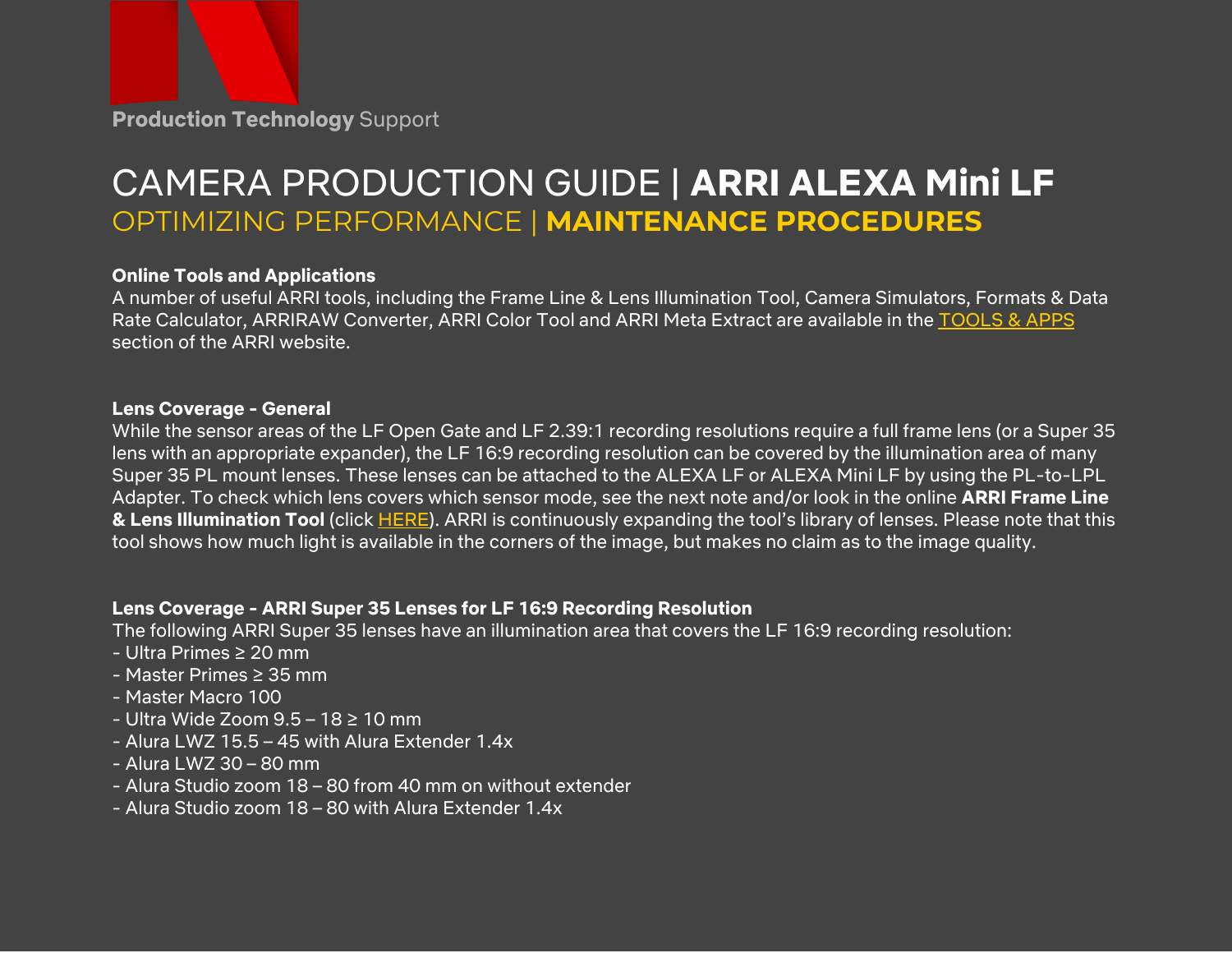

- Alura Studio zoom 45 250 from 100 mm on
- Alura Studio zoom 45 250 with Alura Extender 1.4x

Note: Netflix recommends that lenses not specifically designed for large format should be thoroughly tested for adequate sensor coverage, and for the satisfaction of the production's creative intent.

#### **Lens Coverage - ALEXA LF, Mini LF and Anamorphic Lenses**

While full frame anamorphic lenses are slowly entering the market, shooting with existing 35 format anamorphic lenses is also possible by using LF Open Gate and cropping the desired area from the image in post-production. A Netflix approved ARRI white paper with details can be downloaded from the ALEXA LF webpage [HERE](https://www.arri.com/en/camera-systems/cameras/alexa-lf) (scroll down to the DOWNLOADS section and click on the document "ALEXA LF & Anamorphic Lenses White Paper").

Amongst other topics, the white paper covers two methods for shooting with anamorphic lenses compatible with Netflix' 4K mandate:

- When shooting with 35 format 2x anamorphic lenses for a 2:1 aspect ratio result, Netflix accepts the use of a 2880 x 2880 area on the ALEXA LF and ALEXA Mini LF sensor. All Master Anamorphic lenses cover this area. To use this method, create a 2880 x 2880 custom frameline in the **ARRI Frame Line & Lens Illumination Tool** (click [HERE](https://www.arri.com/en/learn-help/learn-help-camera-system/tools/lens-illumination-guide)), shoot LF Open Gate and crop 2880 x 2880 in post.
- When shooting with 35 format 2x anamorphic lenses for a 2.39:1 aspect ratio result, Netflix accepts the use of a 3148 x 2636 area on the ALEXA LF and ALEXA Mini LF sensor (if you have gotten Netflix approval for delivering 2.39:1). Master Anamorphic lenses from 40 mm on cover this area, and the ARRI Anamorphic Ultra Wide Zoom AUWZ 19-36 covers this area from 21 mm on for wide angle shots. To use this method, create a 3148 x 2636 custom frameline in the **ARRI Frame Line & Lens Illumination Tool** (click [HERE](https://www.arri.com/en/learn-help/learn-help-camera-system/tools/lens-illumination-guide)), shoot LF Open Gate and crop 3148 x 2636 in post.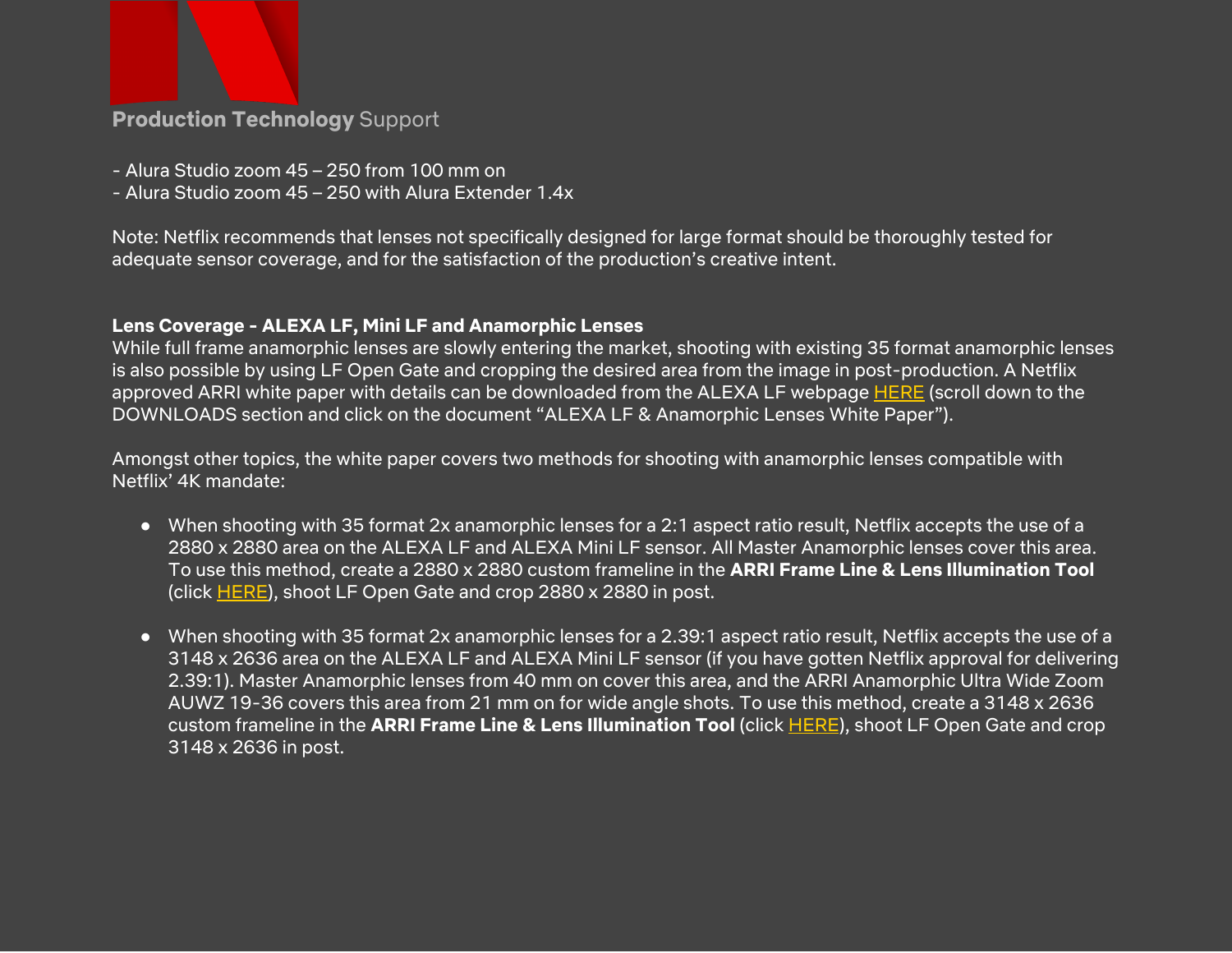#### **Using HDE for smaller ARRIRAW Files**

While ARRIRAW is recorded uncompressed in-camera, the ARRIRAW file size can be reduced during the download process by about 40% through Codex High Density Encoding (HDE). HDE is part of the free-of-charge and license-free Codex Device Manager 5.0 or later software that must run on the Mac receiving the files. HDE is a lossless encoding technique, so the original ARRIRAW files are bit-identical to an ARRIRAW files after HDE decoding. Many third parties already support HDE natively in their software. To learn more about HDE, have a look at ARRI's ARRIRAW FAQ [HERE](https://www.arri.com/en/learn-help/learn-help-camera-system/frequently-asked-questions/arriraw-faq) and choose "HDE / High Density Encoding" from the "Select your option" pull-down menu. To download the latest Codex Device Manager, go [HERE.](https://codex.online/products/device-manager)

#### **MXF/ProRes**

Please note that the ALEXA Mini LF is the first ARRI camera to use MXF/Apple ProRes instead of QuickTime/Apple ProRes. The ProRes encoding and image quality is the same, but ARRI is changing the wrapper to MXF for ALEXA Mini LF and future cameras. Run a test with your post facility of choice to make sure that their tools support MXF/Apple ProRes. A listing of compatible tools (ALEXA Mini LF Supporting Tools and Software Overview.pdf) can be found in the DOWNLOADS section of the [ALEXA](https://www.arri.com/en/camera-systems/cameras/alexa-mini-lf) Mini LF Web [page.](https://www.arri.com/en/camera-systems/cameras/alexa-mini-lf)

#### **Black Bars in MXF/Apple ProRes Files**

The MXF/Apple ProRes files recorded in "LF Open Gate 4.5K" and "LF 2.39:1 4.5K" recording resolutions will show a vertical black bar left and right when played back. This is because the container format required by ProRes is slightly wider than the image content and the MXF playback software cannot automatically crop this area yet. You will have to crop it manually. We expect the MXF playback software to catch up by the time we release the next ALEXA Mini LF Software Update Package (Mini LF SUP 7.0). In case of the "LF 16:9 UHD" recording resolution, the container has the same size as the image content.

#### **Recording Resolutions**

The recording resolution **LF Open Gate 4.5K** provides the maximum sensor area (36.70 mm x 25.54 mm) and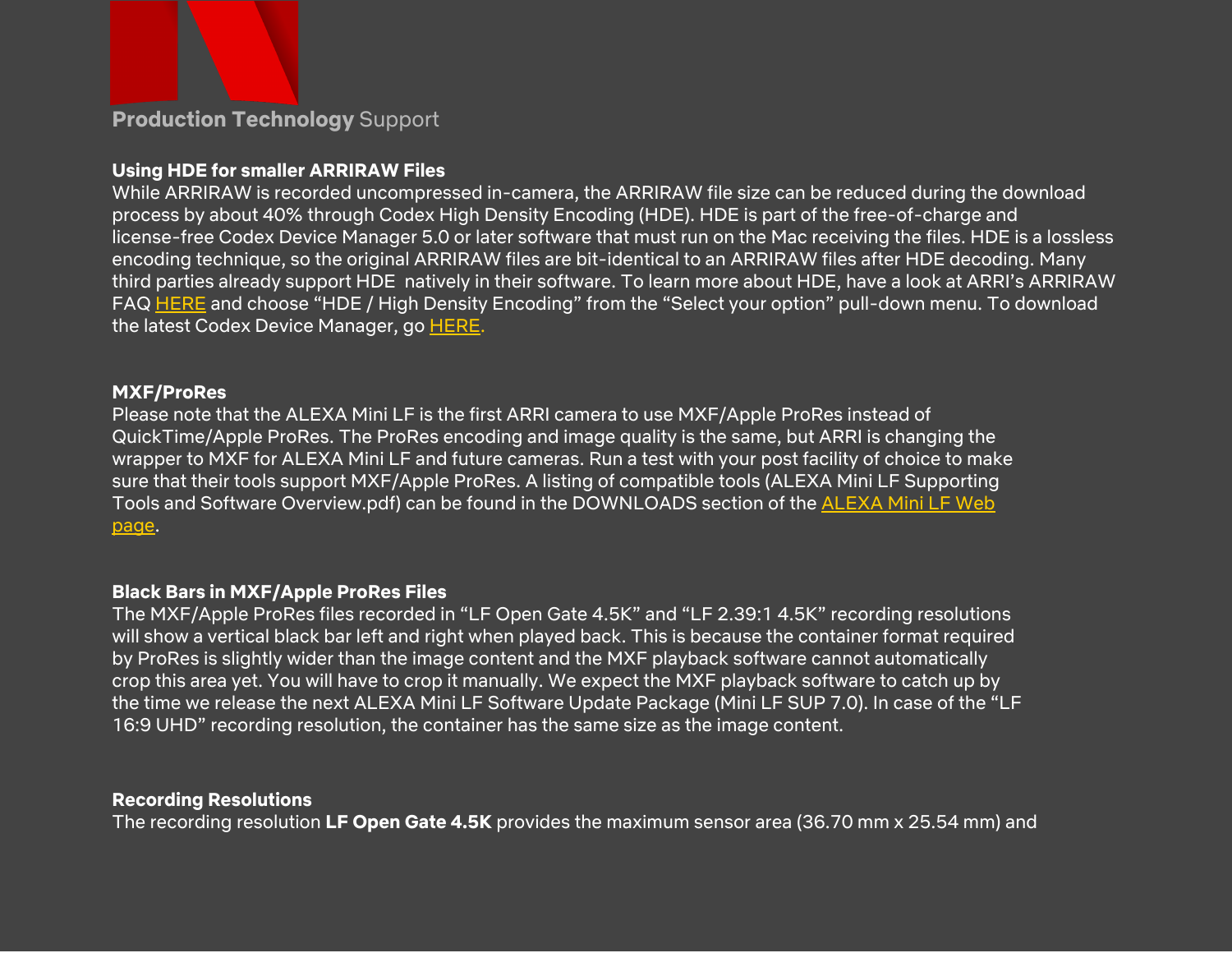

maximum resolution (4448 x 3096 photosites) for maximum flexibility in post. This recording resolution is covered by full frame lenses, the ARRI Master Macro 100 and by some Super 35 lenses with expanders. The maximum frame rate is 40 fps. Since the entire sensor is recorded, surround view is not available and this recording resolution has the highest data rate.

The recording resolution **LF 16:9 UHD** covers the smallest area (31.68 mm x 17.82 mm) that still meets Netflix 4K deliverable standards with its 3840 x 2160 photo sites. Full frame lenses cover this, of course, but the use of Super 35 lenses is also possible, maximizing lens options. LF 16:9 UHD has surround view available. The maximum frame rate is 60 fps.

The recording resolution **LF 2.39:1 4.5K** provides a cinematic widescreen image (36.70 mm x 15.31 mm - 4448 x 1856) when using large format spherical lenses. This recording resolution has the lowest data rate. In order to maximize frame rate, no surround view is available.

#### **Calculating Crop Factors**

The crop factor is the factor by which a focal length has to be multiplied to get the same angle of view on a larger sensor. Crop factors are easy to calculate if both sensors have the same photosite size, as is the case with all ARRI digital cameras. It is important to use the photosite count for the actual framelines one will use.

**Crop factor** = larger horizontal photosite count divided by smaller horizontal photosite count

**Example 1:** LF Open Gate (4448 photosites wide) and S35 ALEXA SXT 16:9 2.8K (2880 photosites wide) 4448 / 2880 = 1.54

To get the same angle of view that a 50 mm lens produces on a S35 ALEXA SXT in 16:9 2.8K recording format, you need a 77 mm lens on the ALEXA Mini LF in LF Open Gate recording format (50 \* 1.54 = 77).

**Example 2:** LF Open Gate (4448 photosites wide) and S35 ALEXA Mini Open Gate (3424 photosites wide)  $4448 / 3424 = 1.3$ 

To get the same angle of view that a 50 mm lens produces on a S35 ALEXA Mini in Open Gate recording format, you